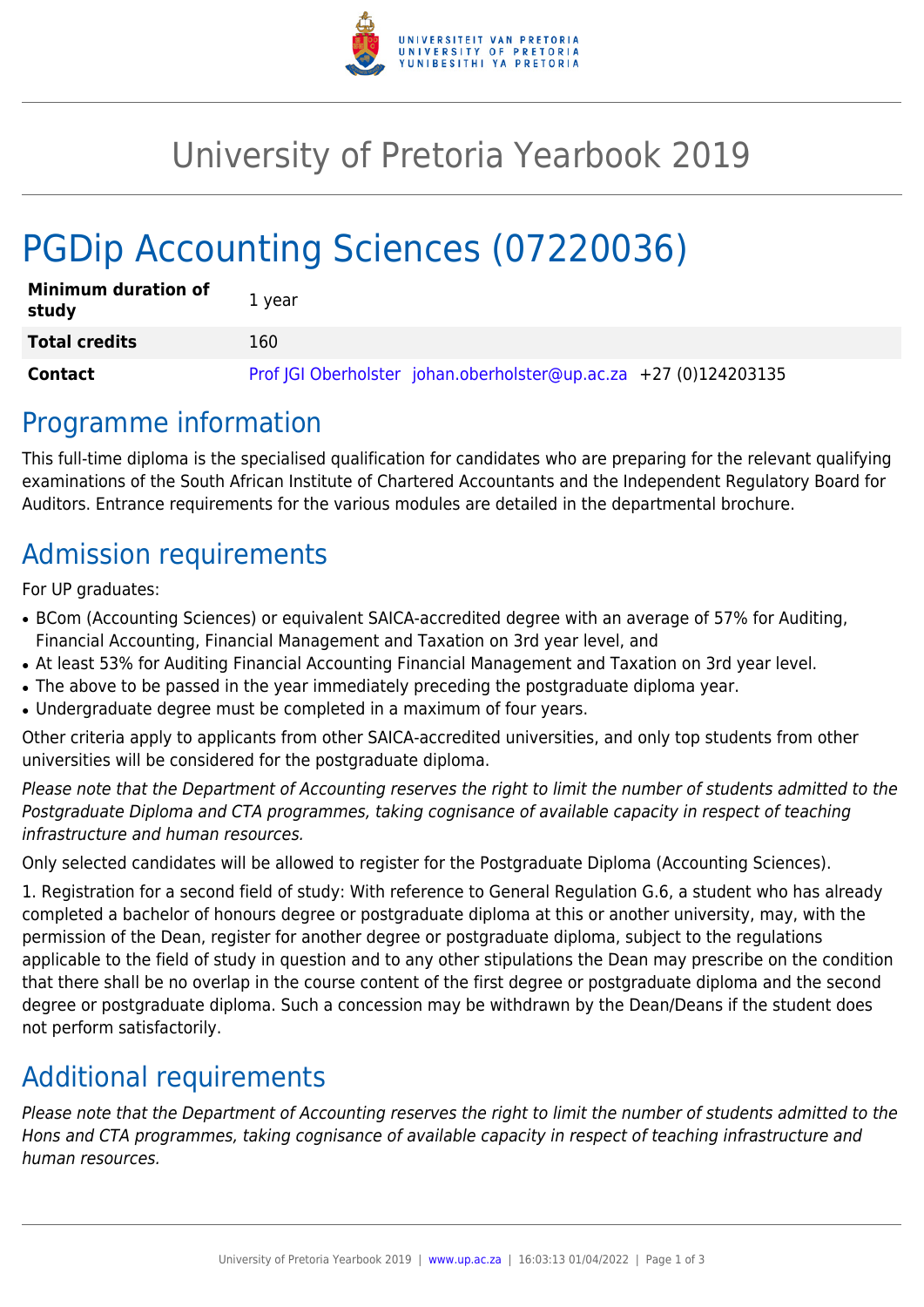

Only selected candidates will be allowed to register for the PG Dip.

If there is overlap in the course content of the degree for which the student wishes to enrol, or is enrolled and a degree already conferred, the Dean will not acknowledge any modules that form part of the degree already conferred.

#### Examinations and pass requirements

In calculating marks, General Regulation G12.2 applies.

Subject to the provisions of General Regulation G.26, a head of a department determines, in consultation with the Dean

- when the PGDip examinations in his/her department will take place, provided that:
- 1. PGDip examinations which do not take place before the end of the academic year, must take place no later than 18 January of the following year, and all examination results must be submitted to the Student Administration by 25 January; and
- 2. PGDip examinations which do not take place before the end of the first semester, may take place no later than 15 July, and all examination results must be submitted to the Student Administration on or before 18 July.
- whether a candidate will be admitted to a supplementary examination, provided that a supplementary examination is granted, only once in a maximum of two prescribed semester modules or once in one year module;
- supplementary examinations (if granted) cover the same subject matter as was the case for the examinations;
- NB: For the purpose of this provision, the phrase "not sit for an examination more than twice in the same subject" as it appears in General Regulation G.18.2, implies that a candidate may not be admitted to an examination in a module, including a supplementary examination, more than three times.
- the manner in which research reports are prepared and examined in his department.

**NB**: Full details are published in each department's postgraduate information brochure, which is available from the head of department concerned. The minimum pass mark for a research report is 50%. The provisions regarding pass requirements for dissertations contained in General Regulation G.12.2 apply mutatis mutandis to research reports.

Subject to the provisions of General Regulation G.12.2.1.3, the subminimum required in subdivisions of modules is published in the study guides, which is available from the head of department concerned.